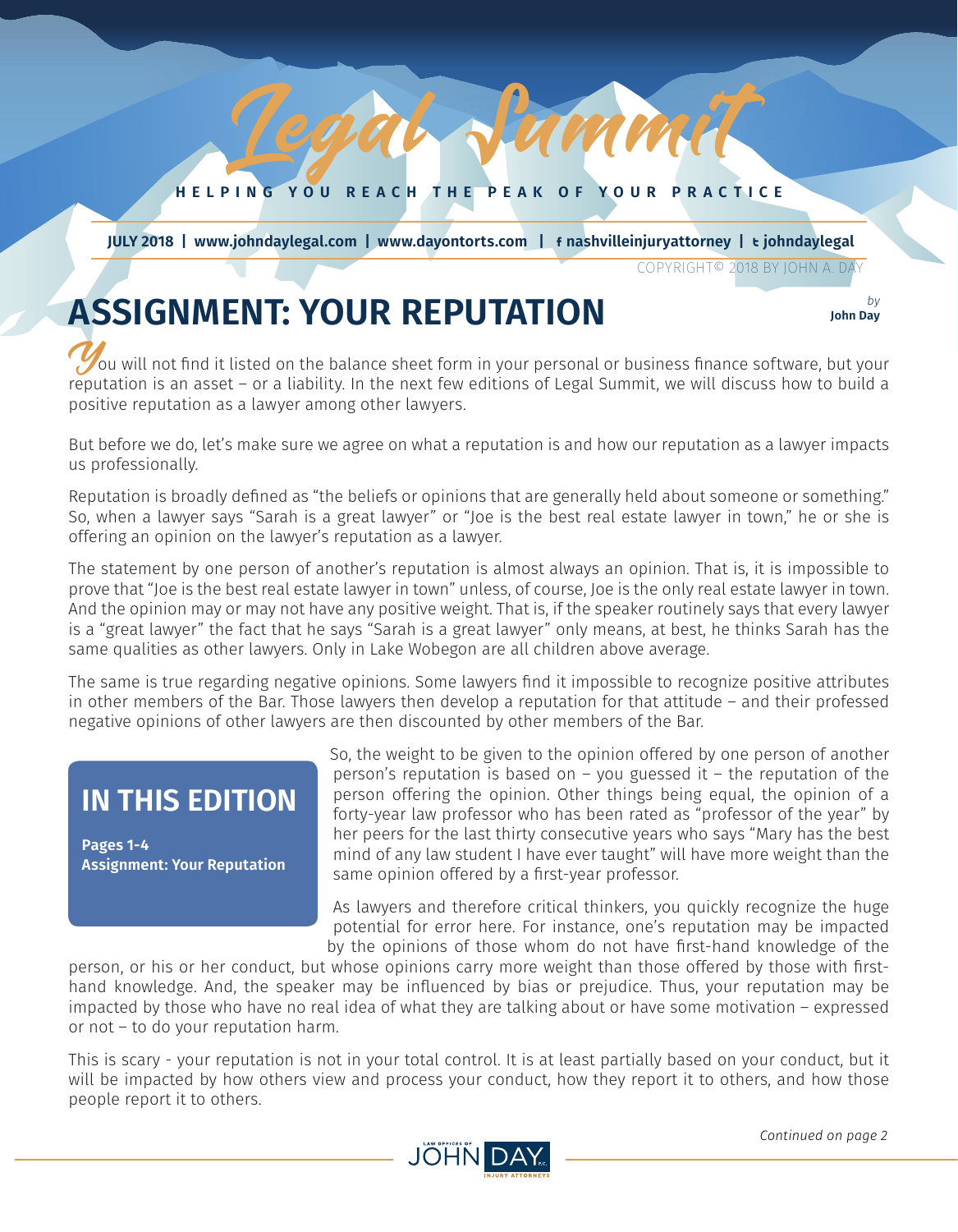What comes next will scare you even more – good reputations are hard to build but relatively easy to harm or even destroy. I will leave it to others to explain why this is so, but it seems to me that people are more likely to remember and put more weight on the bad about a person than the good. Depending on the "bad" event, this is often unfair. People are complex creatures, and virtually every person has made or is fully capable of making an error in judgment or other error, even if just accused of such, that will impact their reputation. Time will pass, but the negative event never totally disappears from the reputation discussion.

Take Pete Rose. Pete Rose was a heckuva baseball player. Over 4200 hits. A batting average over .300. Three World Series rings. Two Golden Gloves. "Charlie Hustle." Later managed the Cincinnati Reds. And when he dies, the second or third line of his obituary will read something like this: "Rose was permanently banned from baseball and not inducted into the Hall of Fame because he was found to have gambled on baseball games, including those involving his own team, in violation of league rules."

Now, please do not grab the phone to tell me that it is unfair for Pete Rose to be banned from the Hall of Fame. Do not tell me other players and coaches are known to have gambled on baseball and still made it into the Hall. Do not tell me there is no evidence that he bet against his own team or that his gambling impacted his performance or the results of any game. I am talking about how his conduct affected his reputation, not

whether the impact to his reputation was fair. The impact, fair or unfair, was real. And, the same thing happens with lawyers.

Here is a dirty little non-secret folks, your reputation is a topic of discussion. Judges talk about lawyers. They talk about whether a lawyer is prepared. They talk about whether a lawyer is willing to try a case. They talk about whether a lawyer tells the truth.

And lawyers talk about lawyers. On the same subjects mentioned above and even more. "Sally never does anything on time." "Watch Bill - he sends emails confirming conversations that

#### **QUOTES FOR TRIAL LAWYERS**

"Ethics is knowing the difference between what you have a right to do and what is right to do."

 **- Potter Stewart**

bear no relation to what was discussed." "Nancy doesn't prepare her clients for depositions." "George plays games during discovery."

Or, "Sally is on the ball – she is diligent, and you can count on her." "You can take Bill at his word." "Nancy really cares about her clients and spends the time necessary to get them ready for a deposition." "George plays by the rules during discovery – and doesn't let his clients play games during the process."

These or similar conversations take place every day in every judge's lounge and every docket call. They are part of the talk at bar association meetings and judicial conferences. They can arise in a phone call ("Hey Joe. Mary just appeared in my case. How is she to work against?") or over a drink after work.

We know all of this to be true. So, when our name comes up, what can we do to increase the likelihood that the things said are truly reflective of the reputation we want to have? First, we need to discuss what qualities give rise to a good reputation.

### **CHARACTERISTICS OF A GOOD REPUTATION AS A LAWYER**

Let's get something out of the way right off the bat: there will not be universal agreement on the characteristics that give rise to a good reputation as a lawyer. There are some characteristics on which there will be (or should be) no dispute. On others, there will be some difference of opinion.

Let's begin with what should be an easy one – **honesty**. Honesty to one's clients. Honesty to opposing counsel and adversaries. Honesty to the court.

Being known as being honest is the cornerstone of your reputation as a lawyer. Without it, little else matters. By



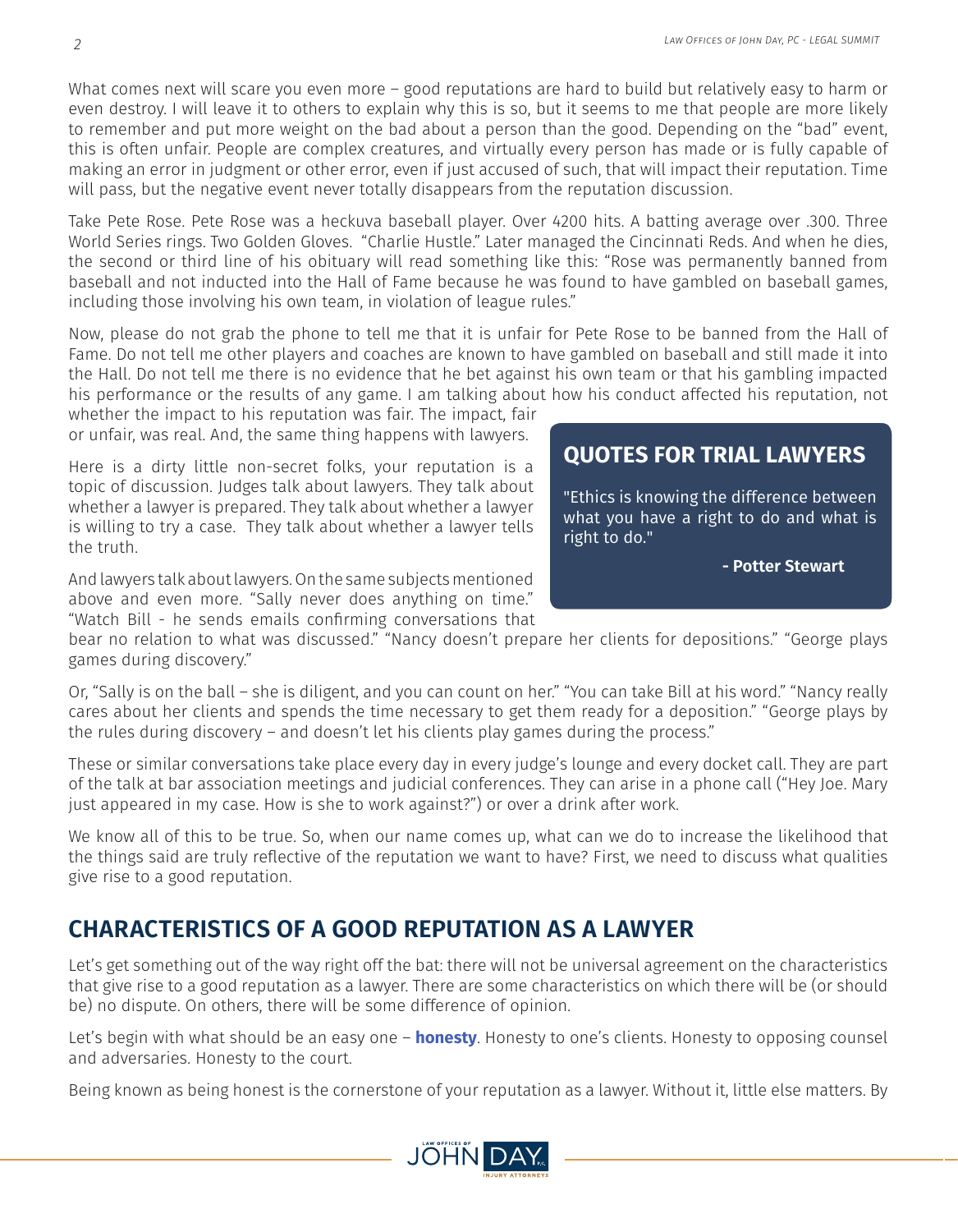that I mean, if everyone agrees that you have all the skills of being, say, a great trial lawyer, but you are known to withhold opinions from expert witness disclosures or routinely, knowingly violate the law of trial, you will not have a good reputation. If you have a great knowledge of contract law, but you slip-in undisclosed provisions into the last drafts of a contract, you will be known as someone who cannot be trusted.

**Legal knowledge** is also at the core of one's reputation as a lawyer and should be the subject of little disagreement about its role. If you are a family lawyer, you need to know family law, civil procedure, and evidence. You need to have some knowledge of tax law and know what fact situations may have tax implications beyond your working knowledge (so you can seek tax advice or have your client do so).

If you are a criminal defense lawyer you need to understand criminal law, criminal procedure, and the law of evidence. You need to have a working knowledge of the law of sentencing and those principles of constitutional law that impact the defense of criminal cases. You do not need to know all criminal law – you may choose to handle only DUI cases or only misdemeanors and still have a great reputation for handling such matters even though you know little about felonies.

The bottom line on knowledge is this: if you accept a case involving a particular type of law, your work on that matter will be evaluated by other lawyers (and, if applicable, the judge) against those who routinely do that work. If your demonstrated knowledge on that matter equals or exceeds that of others in the field, your reputation will be enhanced. If it is perceived that it does not, it will be harmed.

**Knowledge of the facts** is key to one's reputation as a lawyer. Lawyers are expected to the know the facts. When lawyers mis-state the facts, they are at best assumed to be ill-prepared and, at worst, telling a falsehood.

One's level of **preparation** is also important. There is an overlap here between the concepts of the knowledge of the law and the facts, but preparation is often spoken of separately. A person will be heard to say "Frank was so unprepared for the hearing." That is not necessarily a comment on Frank's knowledge of the facts or the law – he may know both generally, but failed to put sufficient time into gathering and processing the necessary information so that it could be effectively presented at the hearing. The same could be said of lawyer's lack of preparedness at closings of business transactions.

Another related issue is working with **timely diligence**. Diligence means careful and persistent work effort. It means returning phone calls. It means answering emails. It means responding to discovery requests on time. It means making yourself reasonably available for depositions. It means not undertaking more work that you can do well in a timely fashion.

The goal of timely diligence does not mean that you can never be late. You can. But your reputation will be enhanced (or at least not harmed) if you ask permission, not seek forgiveness. And, if you ask permission too often, you will harm your reputation, because the assumption will be that you have overloaded your schedule or you cannot manage your time.

**Courtesy** counts. Courtesy to your adverse counsel, your clients, adverse clients, the judge, courtroom personnel, witnesses, court reporters, and your co-workers. Maya Angelou told us "I've learned that people will forget what you said, people will forget what you did, but people will never forget how you made them feel."

It is also important to be **reasonable**. Being reasonable includes granting other lawyers appropriate extensions of time when doing so will not materially harm your client's interests. It means taking positions that are consistent with the law and the facts. It means not taking unfair advantage of one's adversary. It means working with your opponent to set realistic times for discovery and case resolution.

**Judgment** is given lots of weight in the reputation formula. Judgment is of course tied to knowledge of the law and the facts, but also takes into consideration one's knowledge of the "lay of the land" when the decision must be made.

A lawyer's reputation will be impacted by others perceptions of her **confidence**. Knowing the facts and the law





 *Continued on page 4*